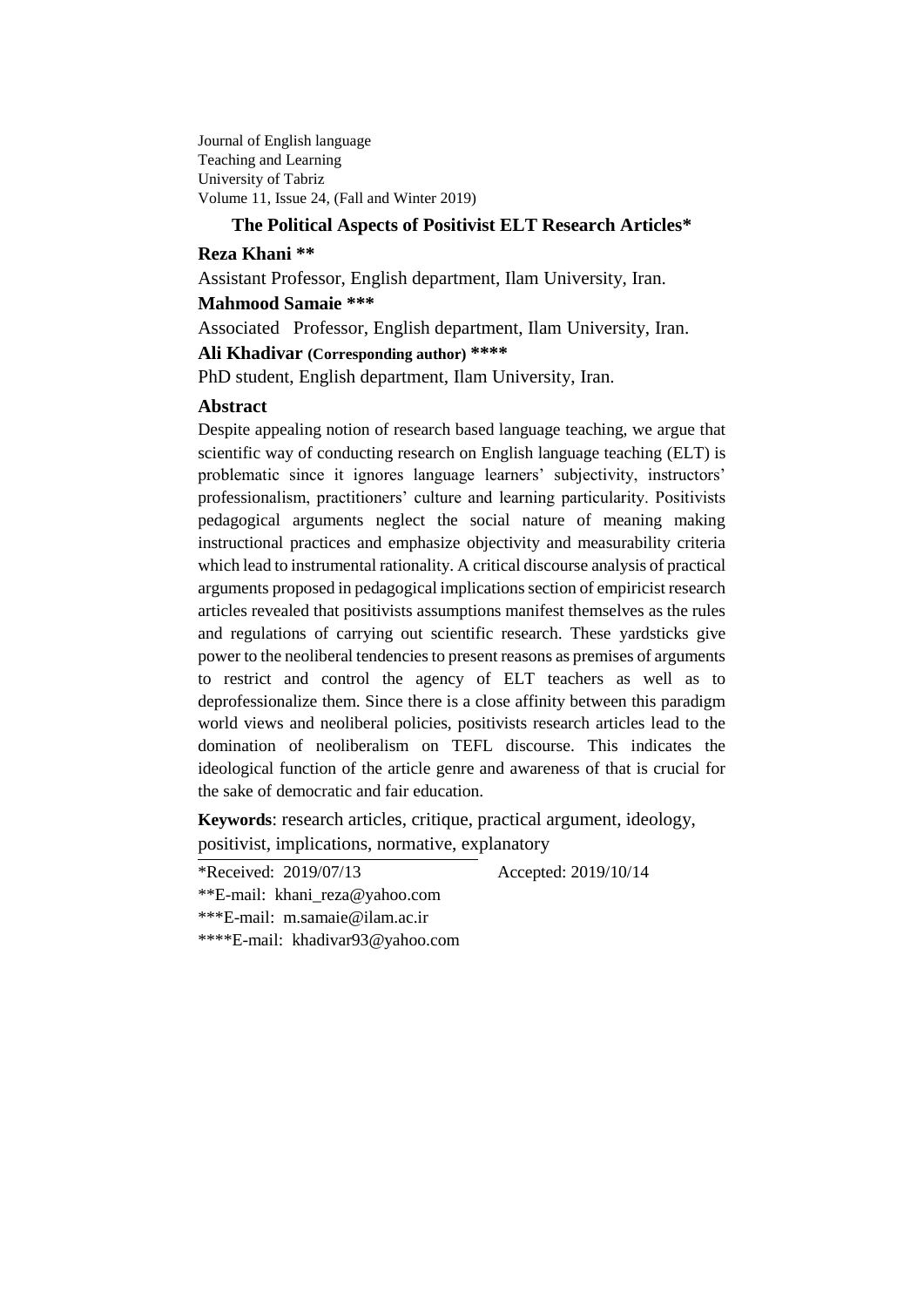### **Introduction**

Research on issues of EFL aims to provide language instructors and learners with evidence-based effective pedagogical implications. There has been an increasing interest on the part of researchers to include portions in their research articles (RAs) for the practical implications (Loewen and Sato, 2017) and also an attempt on the part of curriculum planners to incorporate research-based language teaching in instructional program. Besides teachers are willingness to incorporate the results of research findings in their instructional practice to gain emotional supports and overcome their problems with innovative practices (Sato and Loewen, 2019). However, research as any other form of linguistic practice can lead to social, cultural, economic and political domination of one group over others. Although prolific studies have investigated intersection of language/discourse, power and ideology, considering research as a site of struggle is rare, if any.

The purpose of current study is to demystify ideological and manipulative functions of quantitative empiricist research articles(RAs). We endeavor to indicate the affinity between positivist quantitative research articles and neoliberals' interests; how these interests as well as the relevant beliefs and world views are manifested in practical arguments of practical (pedagogical) implications of RAs. These arguments claim for actions and this article attempts to exhibit how the required action can lead to unbalanced relationship between Western neoliberal publication enterprises or policy makers and EFL teachers and students around the world. As Michel Foucault (1991, p. 165) argues:

We live in a social universe in which the formation, circulation and utilization of knowledge presents a fundamental problem. If the accumulation of capital has been an essential feature of our society, the accumulation of knowledge has not been any less so. Now, the exercise, production and accumulation of this knowledge cannot be dissociated from the mechanisms of power; complex relations exist which must be analyzed.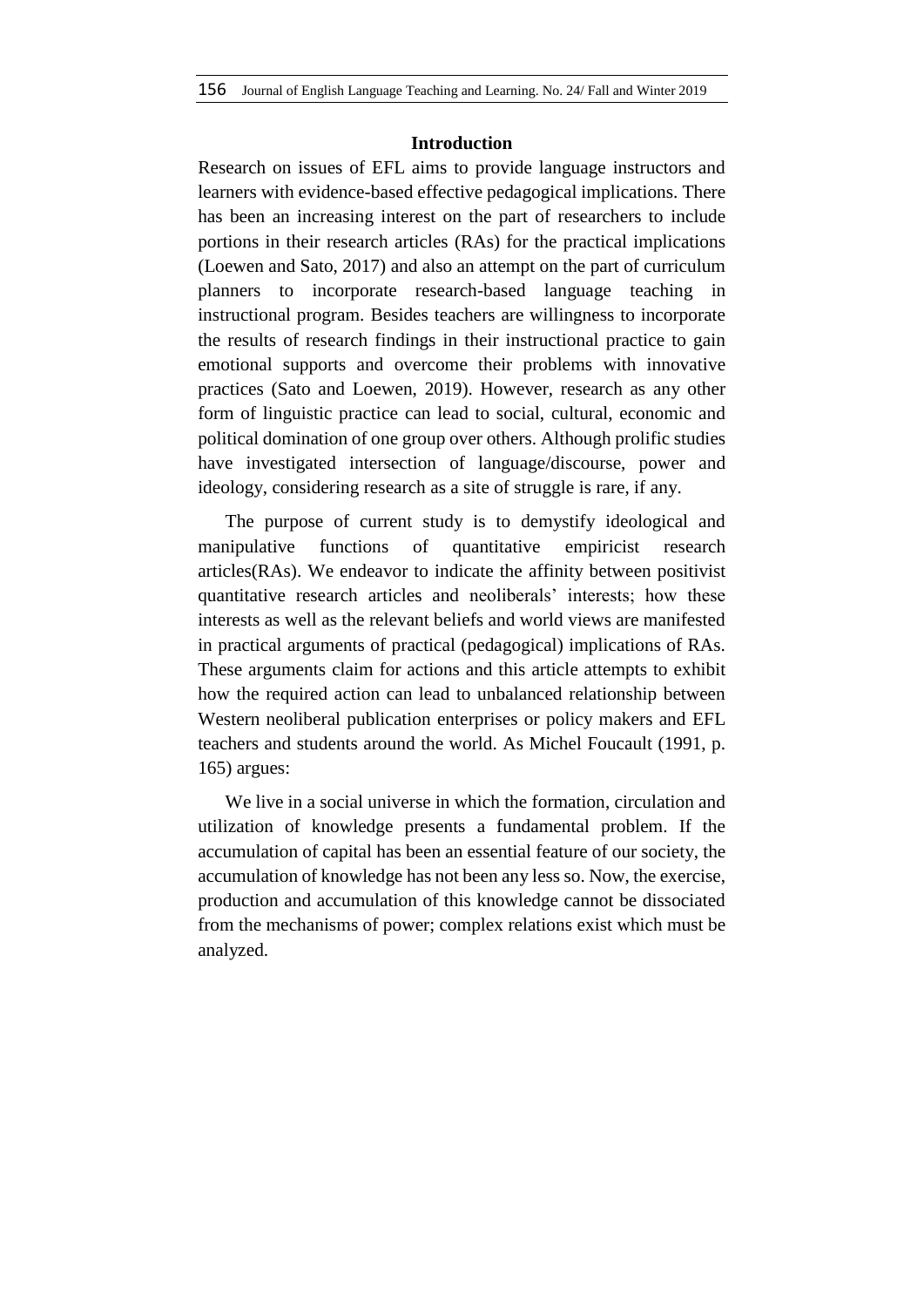Quantitative method of carrying out research, despite of a large number of criticisms and severe inadequacies, is the dominant way in many fields of social science as Willis (2007: 15) highlights it:

Some researchers and policymakers even consider quantitative research the only *real* research. The recent emphasis on traditional quantitative research in the second Bush administration's Department of Education is one example of an effort to make quantitative research methods based on the scientific method the only way to answer many important questions.

As this quotation reveals, the raison d'être for duration of this method can be the support and volition of politicians and policy makers; this can imply hidden political intentions of this academic genre. Our intention is to unmask the clandestine political aspects of it. To this end, we use critical discourse analysis.

### **CDA as a research tool**

Critical discourse analysis (CDA) became an independent way of teaching and researching in 1970s and 1980s (Fairclough and Fairclough, 2012). It incorporates discourse (social use of language) to the tradition of critical social science (ibid). Critical studies on the representations of 'Us' vs 'Them' ('In' group vs 'Out' group, 'Self' vs 'Other' and 'We' vs 'They') are abundant in a range of issues such as racism, gender, class discrimination, ethnic bias, region language, and any other social wrong which has a semiotic aspect (KhosraviNik, 2010).CDA is the critique of language-in-action, so we should consider the language and the action (Blommaert, 2005). Language is the abstract form which is referred to as social structure by Fairclough (2010) and the action or event is the concrete level of social life; these two levels are mediated through social practice. In this study the world views, ontological and epistemological and the relevant methodological assumptions of positivists are considered as social structures, research is assumed as social practice and an empiricists RA, mostly practical implications part which is argumentative, is counted as social event(action). These three levels are sites of ideology and power as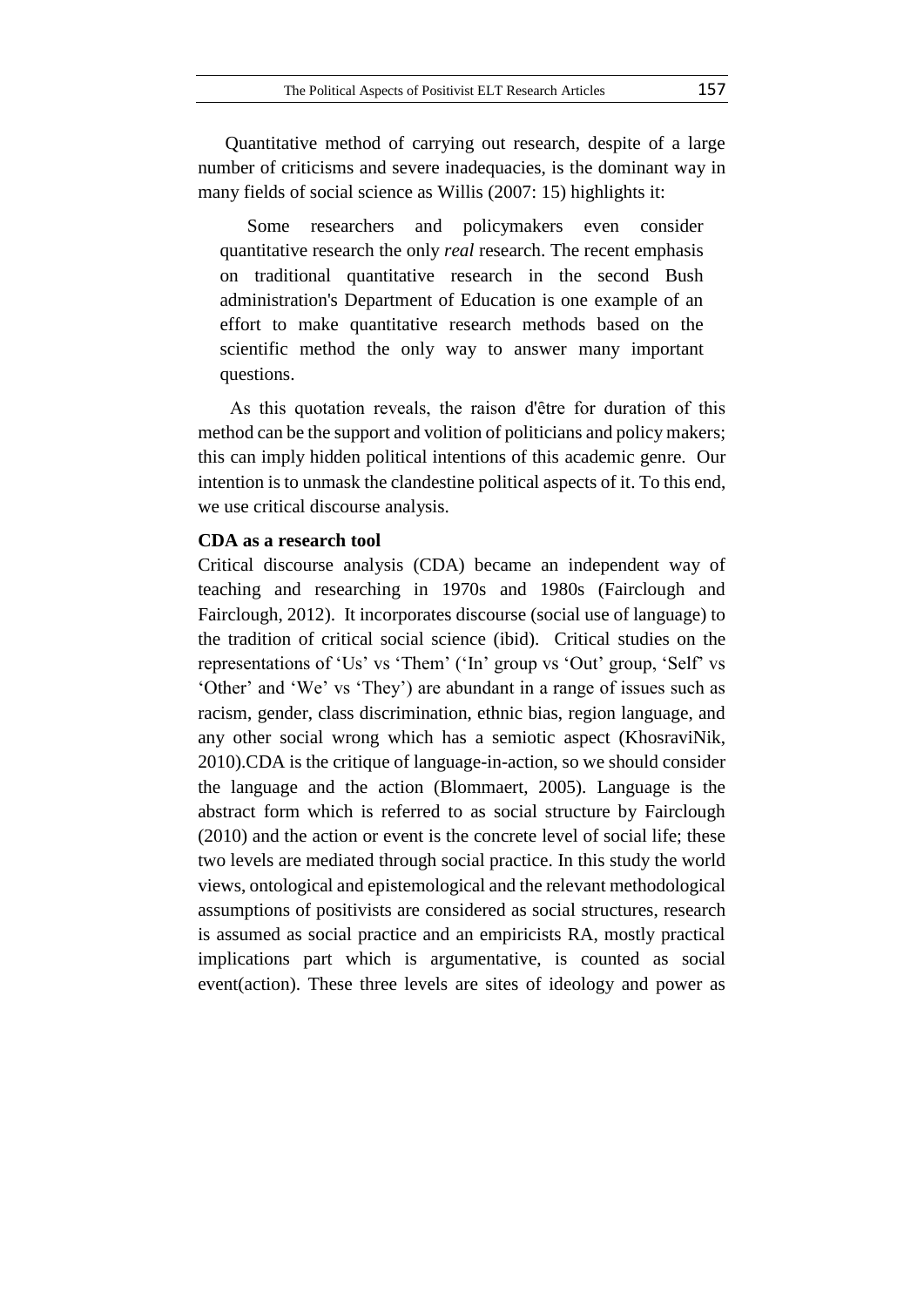Blommaert, (ibid: 24) puts it into words "power, and especially institutionally reproduced power, is central to CDA". Revealing Hidden and evident manifestations of dominance, discrimination, power and control in language are the purposes of analysis (Wodak, 1995).

CDA aims at revealing hidden as well as apparent aspects of language use which contain unjust, ideological and discriminative impact (Meyer, 2001; Wodak, 2001). CDA has an emancipatory responsibility in order to disentangle the dominated group of society form the web of power abuse, force and control by dominant group and give them power and freedom (Wodak, 2001; Titscher et al., 2000; van Dijk, 1993; Fairclough, 1989). Wodak (2001) believes "One of the goals of CDA is to 'demystify' discourses by deciphering ideologies" (9). This demystification also involves depicting manipulative function of discourse as ways of representation which can be enacted as ways of acting and interacting (genre) or can be inculcated as ways of being (style). The study of relationships between these three aspects of semiotics (discourse, genre and style) and between discourse and other elements of social practice can reveal ideological and manipulative use of discourse.

### **Research articles as sites of ideology and manipulation**

Research article as the argumentative genre, especially practical type, of language use is the object of the study. Argumentation as a complex speech act has an illocutionary and a perlocutionary dimension (Fairclough and Fairclough, 2012). People use argumentation to do actions and these actions have some effects. These effect can be overt such as producing information about particular subject or they can be hidden. The covert aspects of RAs involve manipulative and ideological functions. Manipulation means to conceal the truth and present reasons to apparently support the claim but actually for the sake of other intentions. It has to do with insincerely speaking, covertly and intentionally attempting to deceive the addressees. It also involves violating the normative appropriateness of actions. Ideologies are meanings which serve the power intentions (Thompson, 1990). Ideology in Fairclough's (1995) term is "unequal capacity to control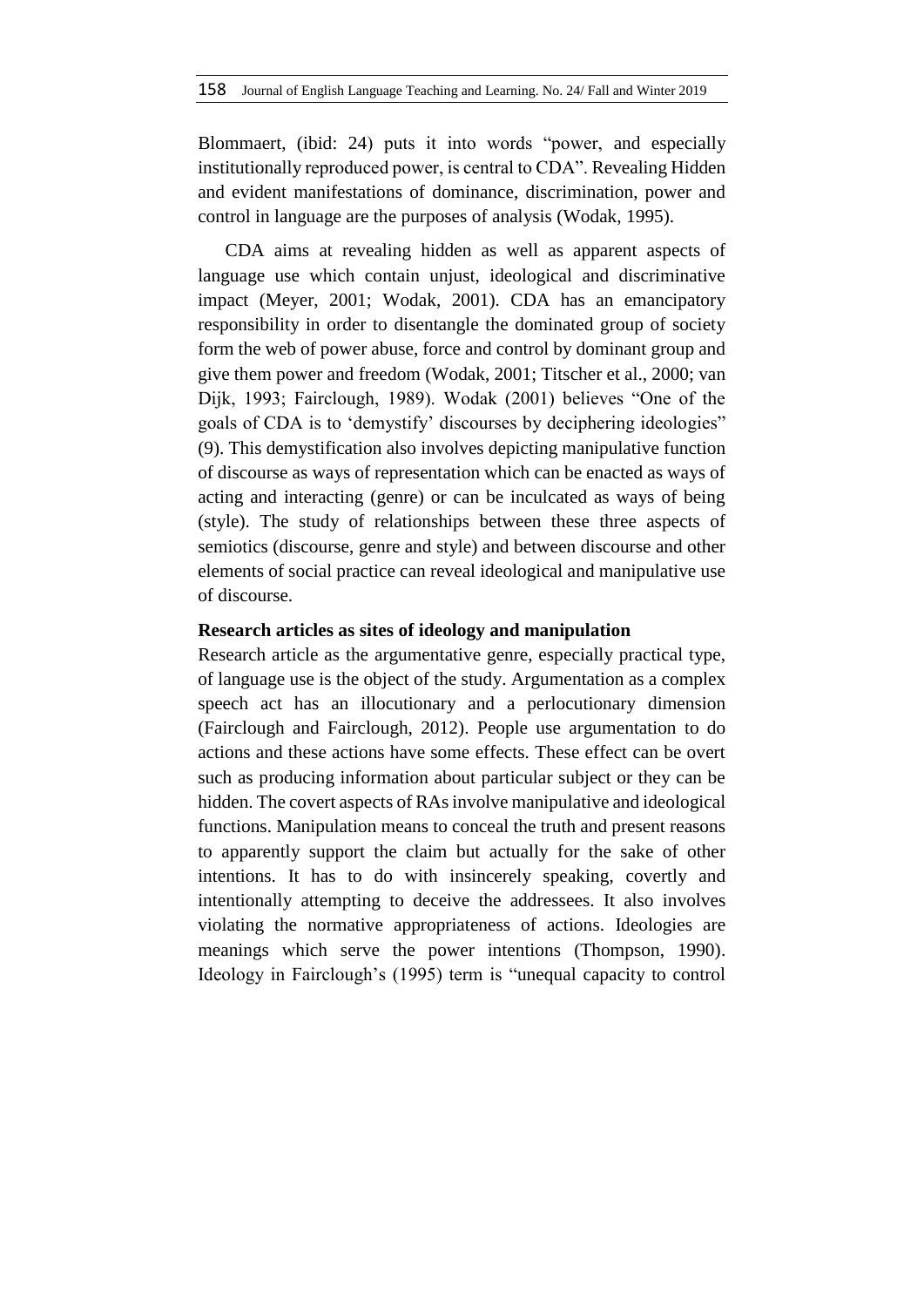how texts are produced, distributed and consumed (and hence the shapes of texts) in particular sociocultural contexts" (p. 1). ideologies are presenting the ideas and beliefs in the interests of a particular group as the public interests (Fairclough and Fairclough, 2012).

In determining the manipulative and ideological functions of positivists research articles, we are following Fairclough and Fairclough's (2012) practical reasoning framework. They themselves have followed some other theories such as pragma-dialectics (van Eemeren and Grootendorst 2004), and Searle's (2010) theory of the construction of the social reality by means of speech acts. (Fairclough and Fairclough, 2013, p. 337). Although many scholars (Whitson & Stanley, 1990; Walton, 2013) have highlighted the prominence of practical reasoning in decision making and production of knowledge, this significance is overlooked in TEFL issues. According to Fairclough and Fairclough (2011: 244) there has been no endeavor to study practical arguments in any discursive practice. To reveal ideological and manipulative nature of EFL RAs as well as to fill the mentioned gap, two research questions are proposed:

- 1. In what way can pedagogical implications of positivist quantitative research articles have manipulative impacts on their EFL practitioners?
- 2. How can pedagogical implications part of positivist quantitative research articles have ideological influence on their EFL practitioners?

Significance of these questions is due to the fact that revealing contradictions and power stricken functions of positivists RAs which inform TEFL practices is integral to achieve democratic, just and thriving education.

#### **Method**

#### **The framework**

As previously mentioned, the applied framework is Fairclough and Fairclough's (2012) practical reasoning which more or less draws on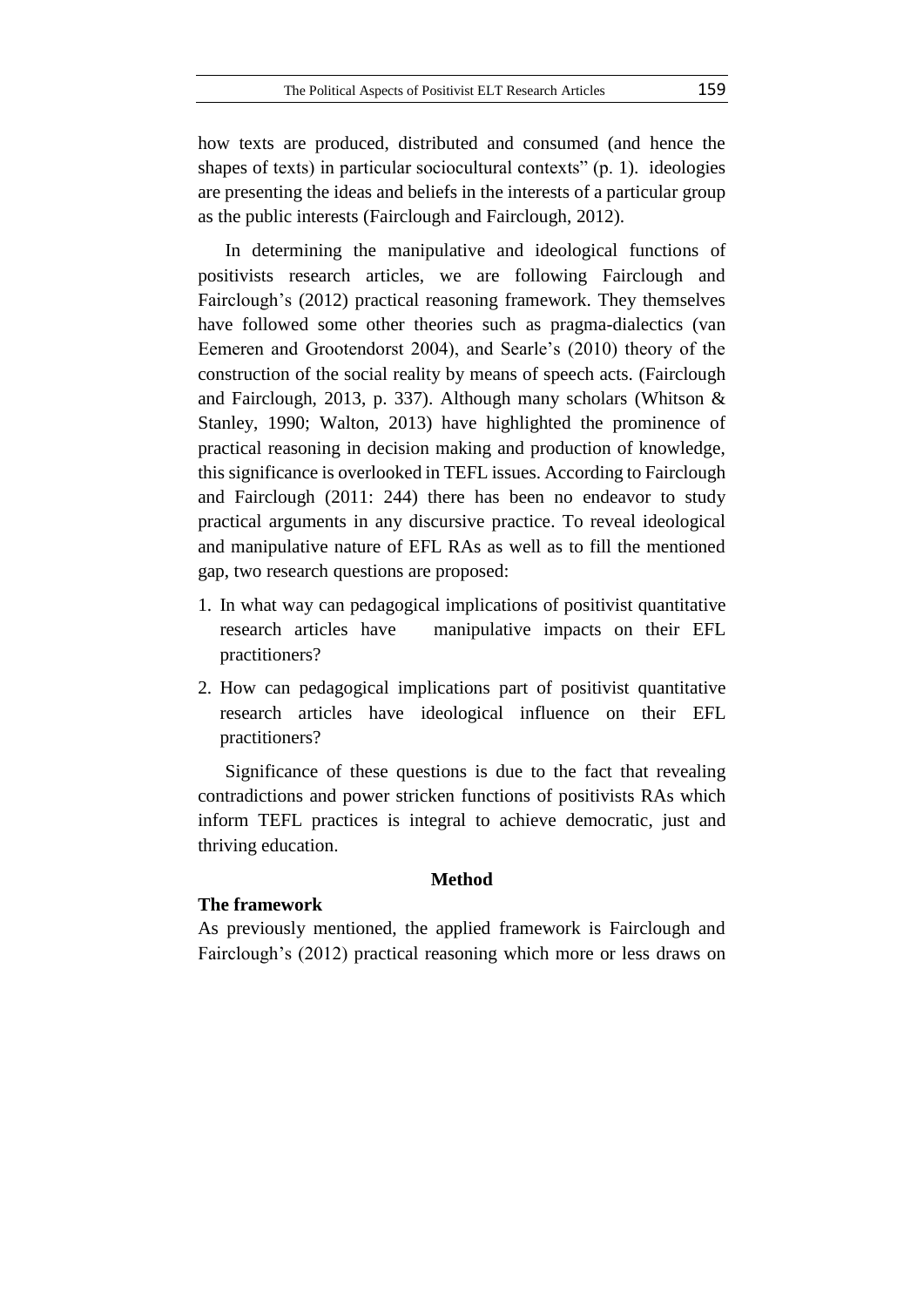other theories or theoretical categories as is highlighted by them (2013) below:

Like pragma-dialectics (van Eemeren and Grootendorst 2004), we see argumentation as a verbal social activity (or a macro-speech act) with an illocutionary and a perlocutionary dimension: people do things by means of arguing, and this activity has effects. Our focus on practical reasoning, critical questioning and action is coherent with this overall pragmatic and dialectical view. We draw extensively on Searle's (2010) theory of the construction of the social world by means of speech acts, … (p. 337).

This framework consists of circumstantial premise, goal premise, value premise and the claim for action. These premises and their related claim are called an argument. The argument is a set of statements in which some (premises) support another one (claim). The value premise which informs the goal and the determination of the context of action is implicit in positivists RA. The goal is the future state of affairs which are inclined to achieve by the arguer. The context of action or the circumstantial premise which is the problematization of the current state of affair is mainly in the introduction section or sometimes restated in the conclusion. The proposed action or the claim is the means to achieve the determined goal(s) whose relation is specified as means-end premise which is presumptive. This framework consists of two stages: analysis and evaluation. At the analysis stage, the reconstruction of the argument was carried out by means of van Eemeren and Grootendorst' s (2015) transformational operations of deletion, addition and substitution since the mentioned framework does not indicate how to construct an argument (to determine premises and the claim). At the evaluation stage, a number of critical questions are asked to carry out the normative critique to answer the first research question and finally Searle's (2010) social ontology theory is used for the purpose of explanatory critique to answer the second research question (see procedures below).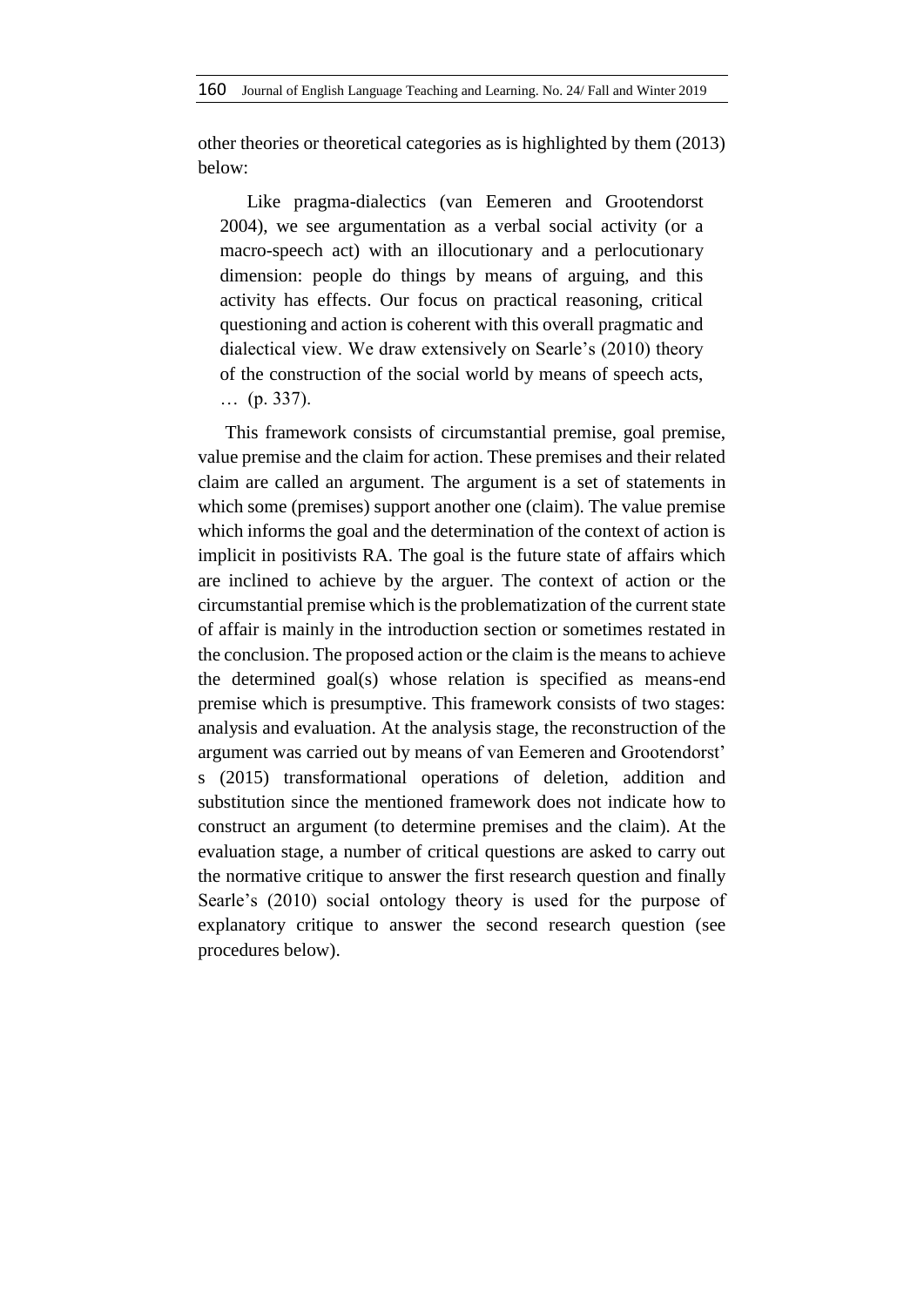### **The sample**

To select the sample, purposeful sampling was used and five journals on issue of teaching English or related subjects in applied linguistics were selected, and from them we choose some articles. To make the study manageable and for the limitation of the space, one journal (ELT) was selected. Following the small-sized and purposeful sampling, one article and then an argument was selected from the practical implications section of the RA (See Text below). Although the solicited argument, was mainly from the practical implications section (PIS), the whole article was investigated to acquire a better understanding of the text and to determine the premises such as value which is presented in other parts.

#### **Procedures**

The PIS is presented here as Text. A number was assigned to each sentence of Text in square brackets prior to it for easier reference during the analysis and evaluation stages. That number is shown with the reconstructed premise or the claim in Figure 1. The reconstruction of the argument was carried out by means of van Eemeren and Grootendorst' s (2015) transformational operations. We conducted evaluation stage by asking a number of critical questions (three types) to address the first research question for the purpose of normative critique in order to reveal contradictory or rationalization<sup>1</sup> in the reconstructed argument (see evaluation stage). These three types are questions aim at criticizing premise acceptability; questions challenging the argument by casting doubt on relation between premises and the claim; questions targeting at rebuking the claim by clarifying its negative consequences. This stage was followed by explanatory critique which was accomplished through Searle's (2010) social ontology theory and ideology theory to unmask the ideological intentions of the empiricist type of academic discourse (see explanatory critique).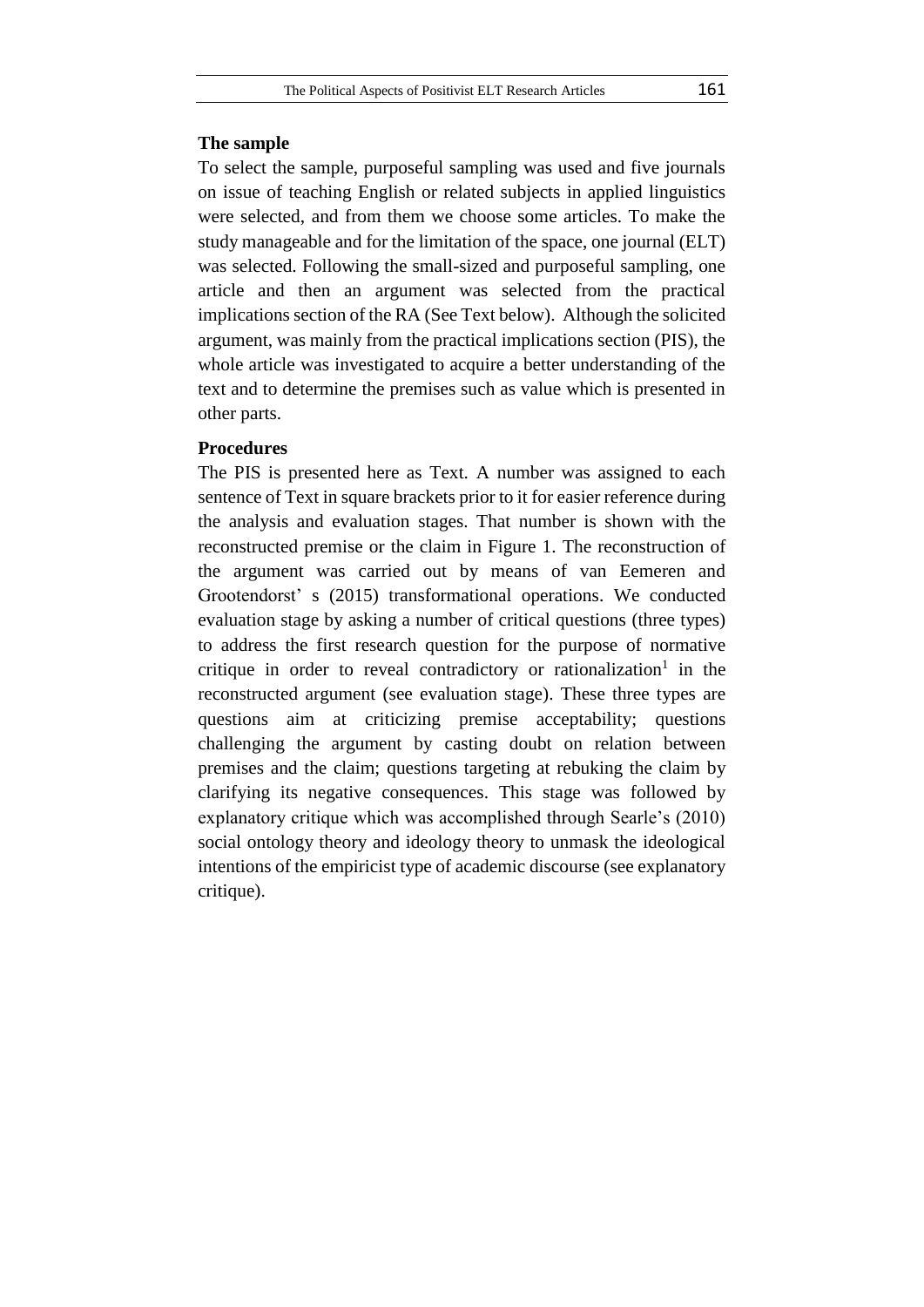**Claim:** [1] It is desirable to design instructed early foreign language programs in which students are motivated to experience out-of-school exposure to English.



Figure 1. The argument of Text

# **Quality Criteria**

Triangulation of method (Fairclough and Fairclough's, 2012) practical argumentation framework; Searle's (2010) social ontology theory and ideology theory; Eemeren and Grootendorst' s (2015) transformational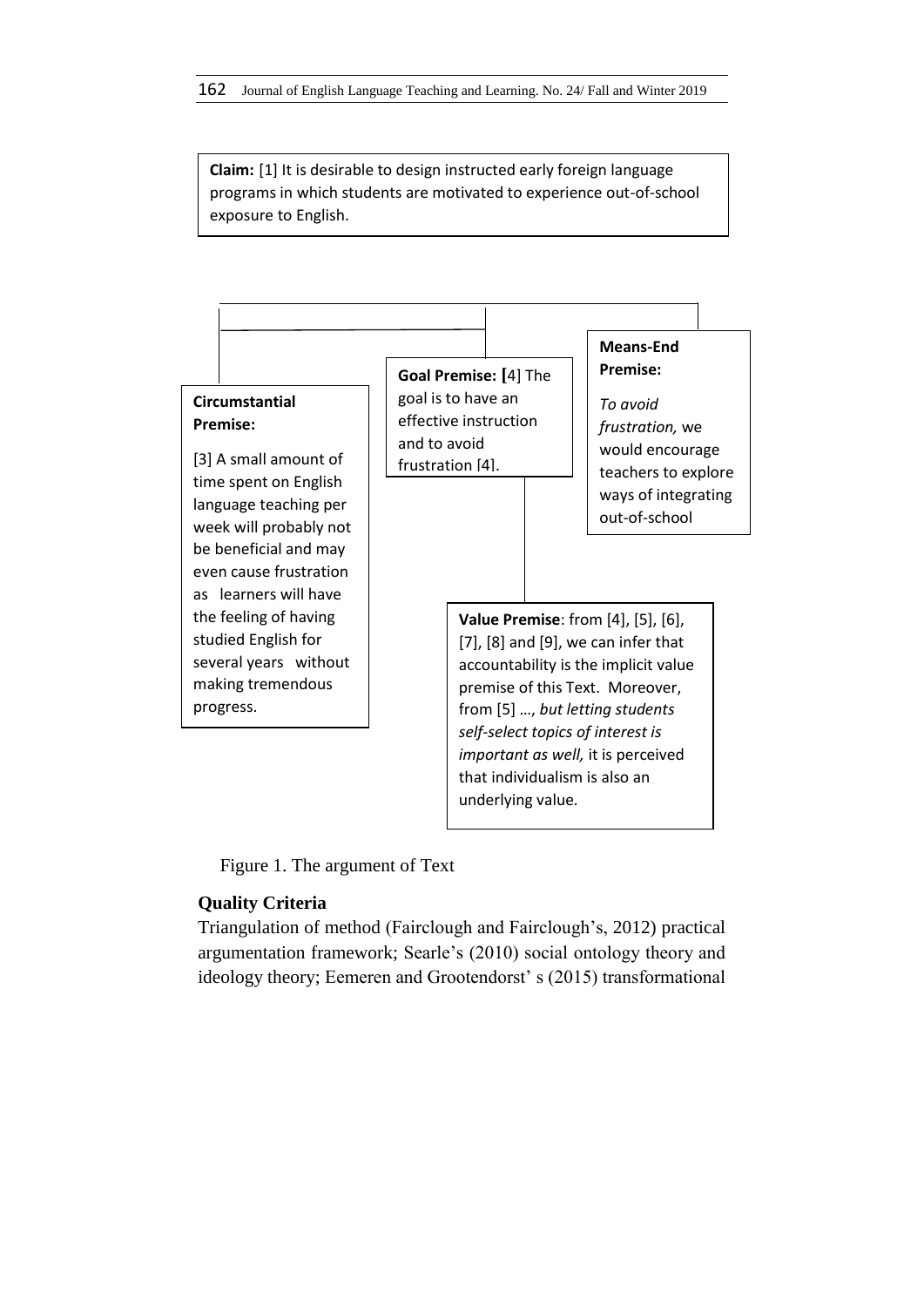operation processes can bring about the rigor of the study. Also, systematically asking critical questions at the evaluation stage brings about the rigor of this study.

### **Positionality**

We have approached this investigation as middle-class, Muslim, and male Iranian, EFL practitioners with a critical inclination. We were born and raised in Iran within Islamic and Iranian culture. Thus, these features of our identities which show complex and multifaceted positionality, may affect our selection of the methodology, evaluation, analysis and assessment of data. By being aware of this reality, we have gone out of our ways to reduce any bias, to be self-reflective on the procedures, results, discussions and to eschew misinterpretation in the critique of the text.

### **Text**

The text to be evaluated is mainly practical implications proportion, also other necessary parts, of Wolf, Smit and Lowie's (2017) article entitled "Influences of early English language teaching on oral fluency" in ELT Journal*.* The extract of practical recommendation is as follows*:*

[1] One recommendation arising from this study is that it is desirable to design instructed early foreign language programs in which students are motivated to experience out-of-school exposure to English, for instance by encouraging students to watch television or videos with English subtitles, or to play online games and explore websites, and to use this as input for classroom activities. [2] In terms of timetable decisions in schools, since exposure is so influential for oral fluency, it may be beneficial to offer a shorter but intensive program rather than an extensive course spread out over several years, regardless of the starting age. [3] A small amount of time spent on English language teaching per week will probably not be beneficial and may even cause frustration as learners will have the feeling of having studied English for several years without making tremendous progress (Unsworth *et al.* op.cit.). [4] Based on our findings, and to avoid frustration, we would encourage teachers to explore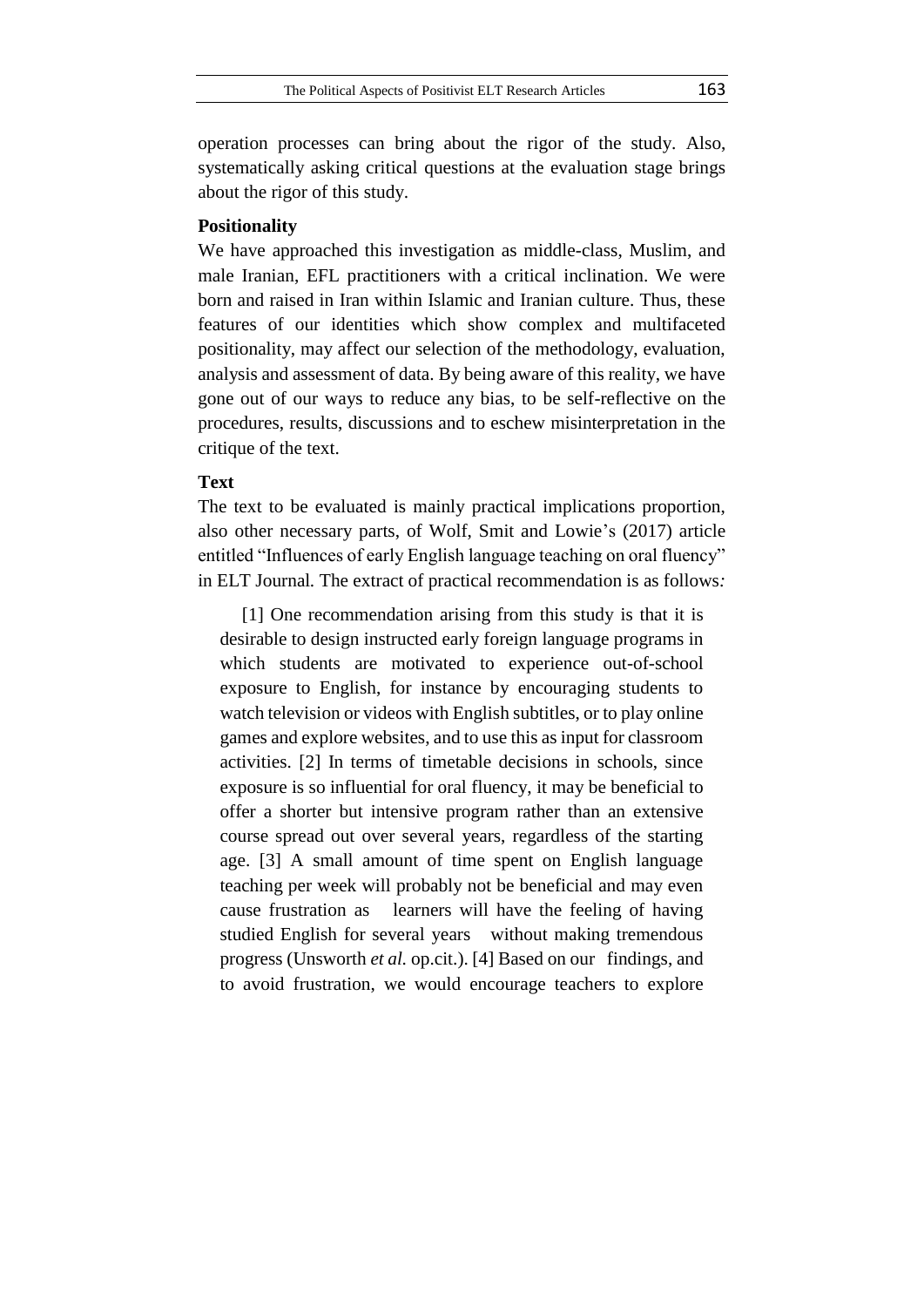ways of integrating out-of-school exposure in early English programmes. [5] Providing structure and teacher guidance is recommended in order to make sure out-of-school input is comprehensible, but letting students self-select topics of interest is important as well. [6] Once teachers know what students are really interested in, they could mine out-of-school input for salient language, lexicalized sentences, and formulaic language. [7] In school, it may also be useful to reinforce vocabulary that students have already encountered outside school, for instance in activities that focus on categorizing, ordering, and selecting words, and by encouraging learners to produce speech utterances based on the words they know but have never used. [8] Teachers could use storytelling and drama activities based on the videos their pupils watch, songs they listen to, and games they play online. [9] Working with tasks and projects that are linked to the world outside school may help teachers to engage their learners and may help learners to develop their English in class (p.9).

### **Analysis of Text**

As mentioned above, at the analysis stage of Fairclough and Fairclough's (2012) framework, the reconstruction of the argument is necessary. This reconstruction is carried out via van Eemeren and Grootendorst' s (2015) transformational operations of deletion, addition, substitution and permutation. These operations are roughly correspondent to the answer for the four questions addressed by van Eemeren and Grootendorst (2015):

- 1. what can be left out of the analytic overview (presentation deletion);
- 2. what should be added to the analytic overview (presentation addition);
- 3. what should be changed in the arrangement of the analytic overview (presentation permutation); and
- 4. which formulations must be changed in the analytic overview (presentation substitution)? (P.720)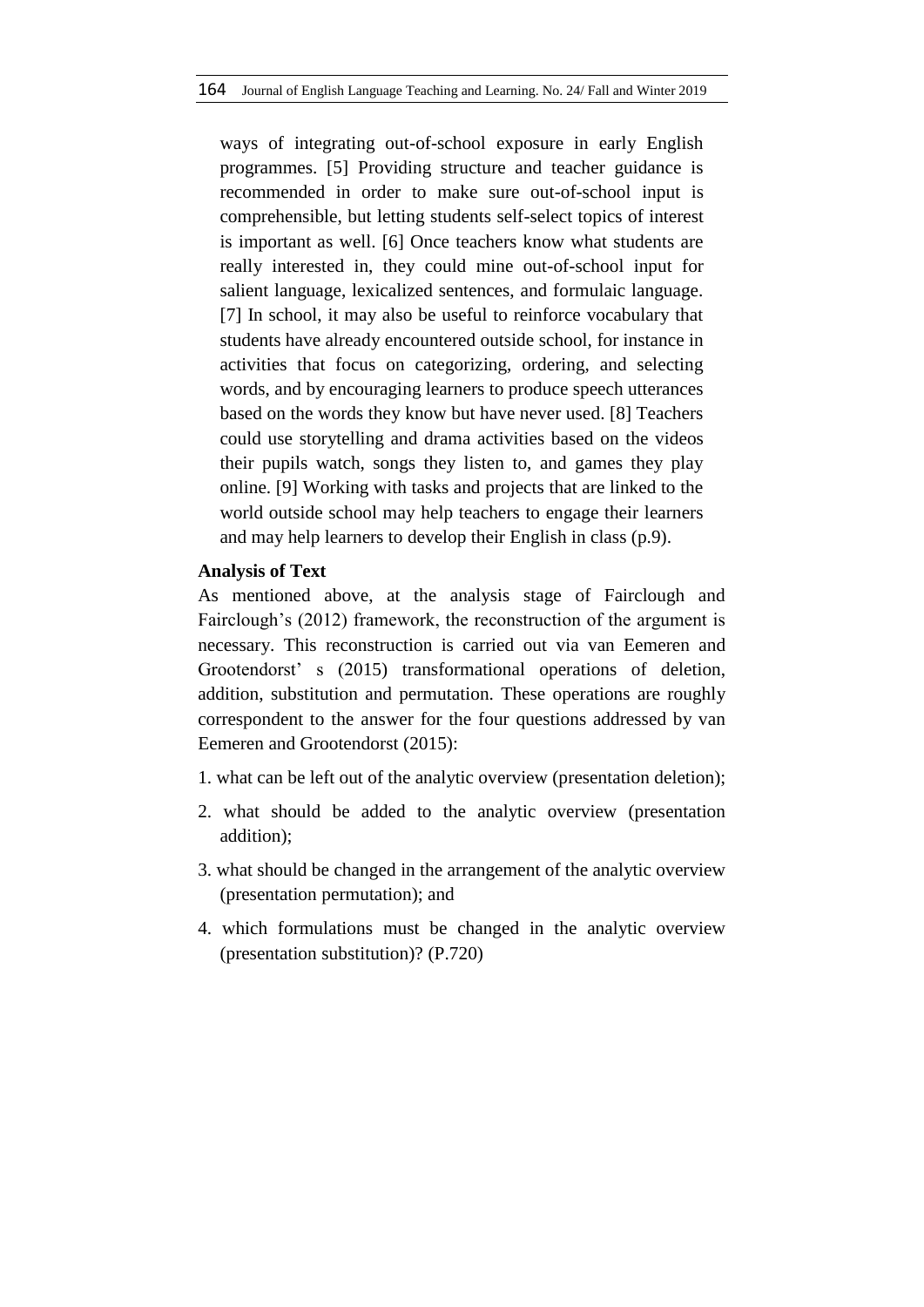Carrying out the transformational operations led to the reconstruction of an argument as follows:

### **Claim**

[1] It is desirable to design instructed early foreign language programs in which students are motivated to experience out-of-school exposure to English.

### **Circumstantial Premise**

[3] A small amount of time spent on English language teaching per week will probably not be beneficial and may even cause frustration as learners will have the feeling of having studied English for several years without making tremendous progress.

### **Means-end Premise:**

[4] we would encourage teachers to explore ways of integrating outof-school exposure in early English programmes in order to prevent students' frustration and [to provide maximum output].

## **Goal Premise**

The goal is to have an effective instruction and to avoid frustration [4].

### **Value Premise**

From [4], [5], [6], [7], [8] and [9] which mainly require teachers to do something, we can infer that accountability is the implicit value premise of this Text. Moreover, from [5] …, *but letting students self-select topics of interest is important as well,* it is perceived that individualism is also an underlying value*.*

Since positivist effected studies make a distinction between fact and value by considering their research neutral, determining the value premise is a tough nut to crack. The value is implicit in the text and can be understood following Fairclough (2018) procedure that X causes problem Y so solving X is essential(value). In this text lack of accountability causes the problem and the evaluated study recommends it implicitly. Therefore, we can infer that holding teacher accountable for the learners' learning in classroom or even out of it is the value underlying Text.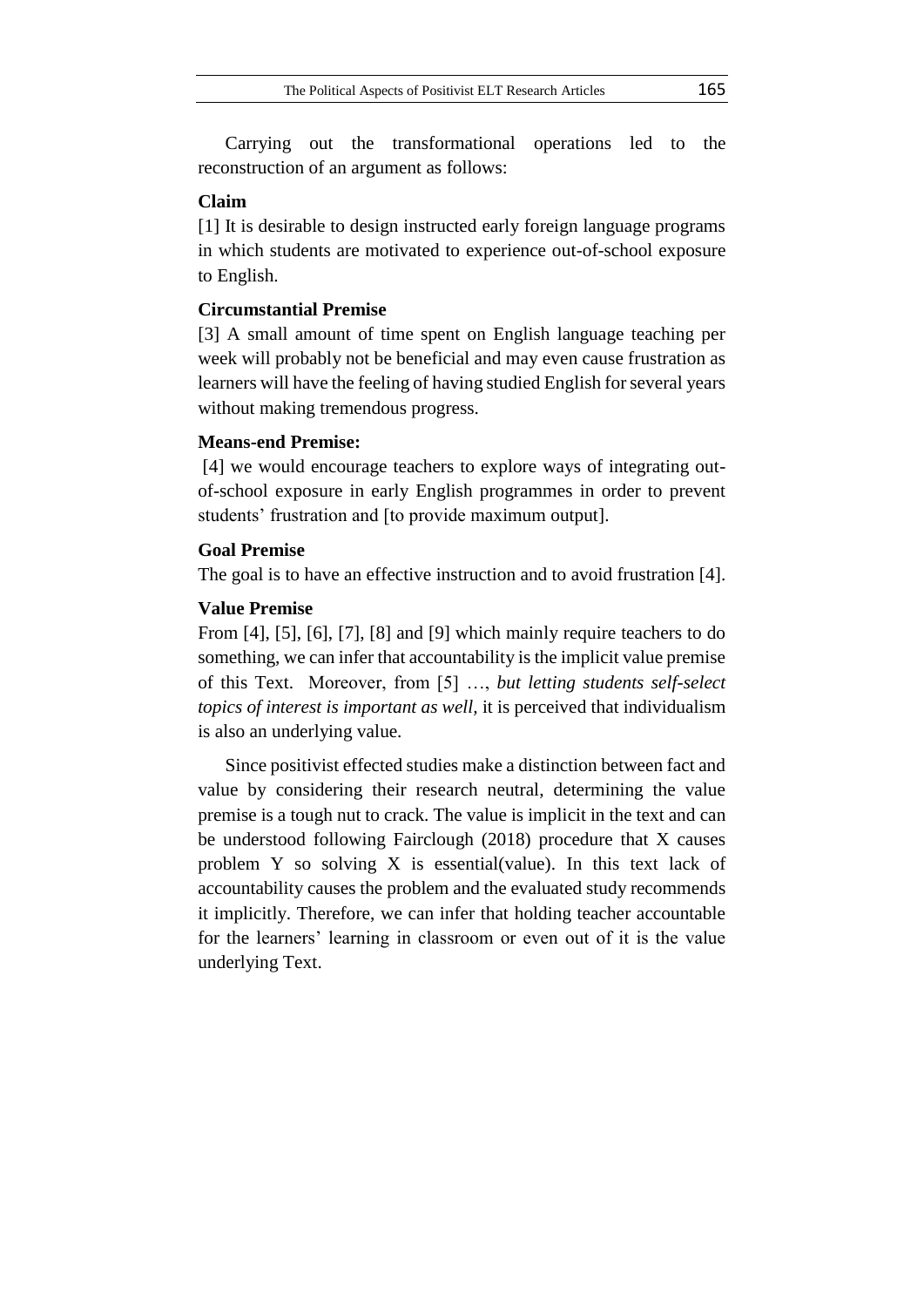### **Evaluation of Text**

Two general types of questions are addressed here to rebut the claim or challenge the argument.

### **Questions challenging claim**

"Will the action really deliver the goal? Is it sufficient in view of the goals?" (Fairclough and Fairclough, 2012 b, p. 160)**.**

As it is indicated in Figure 1, the claim for the action is: [1] *It is desirable to design instructed early foreign language programs in which students are motivated to experience out-of-school exposure to English* and the goal is to have an effective instruction and to avoid frustration [4]. Exposure to English has been illustrated as "encouraging students to watch television or videos with English subtitles, or to play online games and explore websites, and to use this as input for classroom activities. Early foreign language instruction needs modified input which is slightly above the current competence of learners (Krashen's comprehensible input) in order to help them build confidence and fluency in English (Lightbown and Spada, 1999), while mentioned activities are not modified for the purpose of instruction and can overwhelm the learners. This can ironically lead to the learners' frustration and disappointment. Since the content is far beyond their competence, it hinders learners' progress or well-being. From the phrase "*it is desirable to design early foreign language programs*", we can infer that teachers are responsible to do this task, because lesson planning and designing how to teach are their responsibilities. Moreover, from "*in which students are motivated to experience out-ofschool exposure to English*", it can be understood that since teachers should encourage their learners, they should be accountable to perform this responsibility. Thus, the underlying assumption could be students are the customers and they should be provided with the most effective goods and teachers, as sellers, have to serve them. Also, from the "*early foreign language programs" and "out-of-school exposure to English", we can perceive that* the more these customers consume, the better would be the learning situation. On the other hand, learners are considered as students, so they have to follow the instruction provided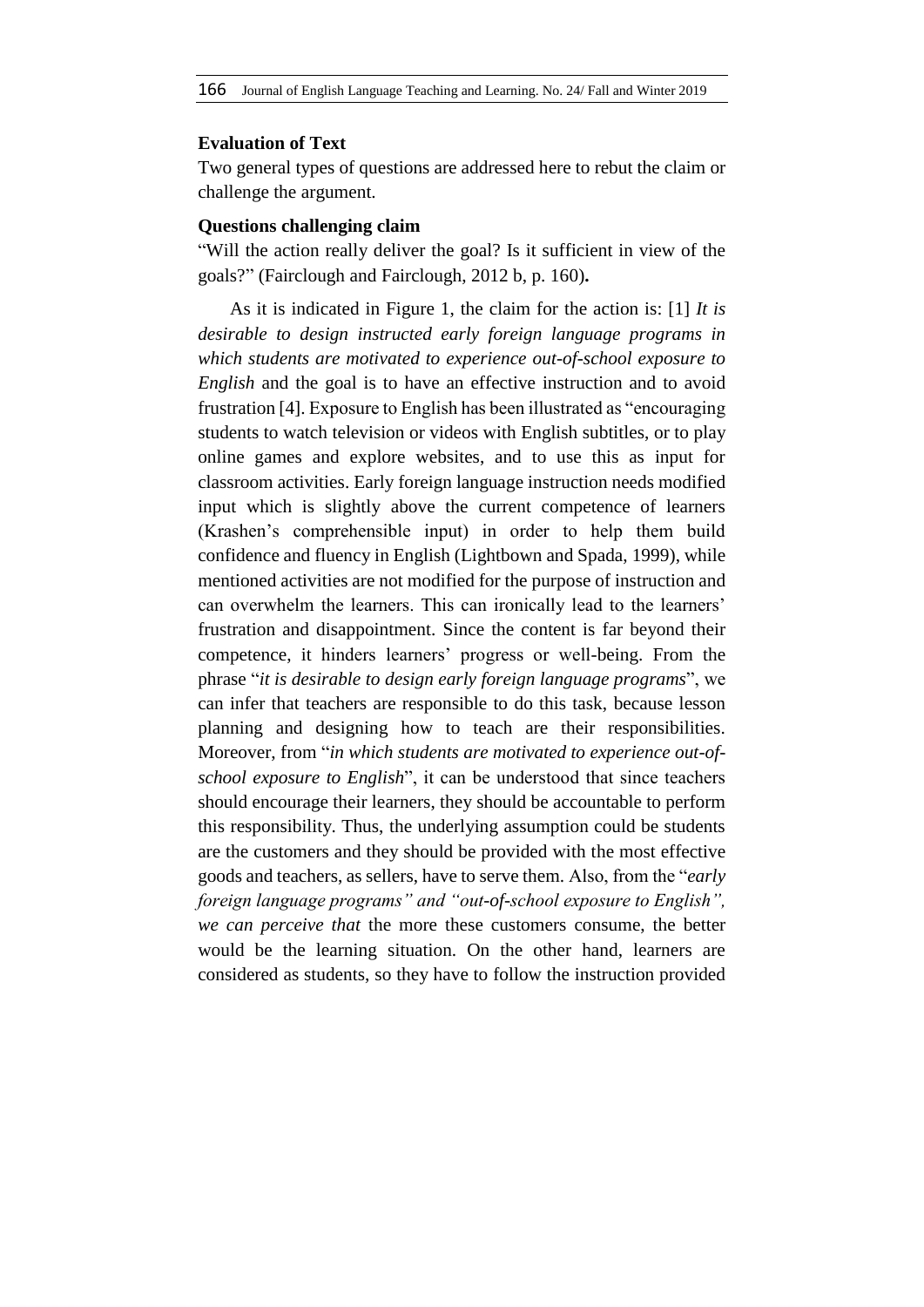by teachers. This provides asymmetrical power relationship between instructors and learners. So, the proposed action is the result of neoliberal impact and it actually does not lead to the goal.

"What alternative means should be considered?" (Fairclough and Fairclough, 2012 b, p. 161)

The first question challenged the rational acceptability (Fairclough and Fairclough, 2012, p. 98) of the claim by indicating that the claim can impede the achievement of the stated goal and therefore it revealed the requirement for presentation of an alternative claim. This alternative claim thus recommends other actions which are more fruitful to help the learners acquire English. These alternative means or actions can be more context-bound, related to particular needs of learners, possible facilities available to the instructional setting and practicality of the potential actions or options (three operational principles of Kumaravadivela, 2006). These choices can include modified videos, games or other contents provided by instructors and given to the learners to use them at home as further practice to enhance provided input at school. Ignoring above-mentioned principles, and other sociocultural differences of various situations of teaching English around the world can reveal the neoliberal tendency of globalization by which they can control the world.

#### **Questions challenging the argument**

"Is the situation described in a rationally acceptable way?" (Fairclough and Fairclough, 2012, p. 67)

Circumstantial premise is [3] *A small amount of time spent on English language teaching per week will probably not be beneficial and may even cause frustration as learners will have the feeling of having studied English for several years without making tremendous progress.* Intertextuality is carried out through a number of studies to present the background of the research and to support the depiction of this circumstance. Although small amount of exposure is not sufficient in learning English, it cannot cause frustration as it is illustrated in this study. Learning English officially as a foreign language exactly like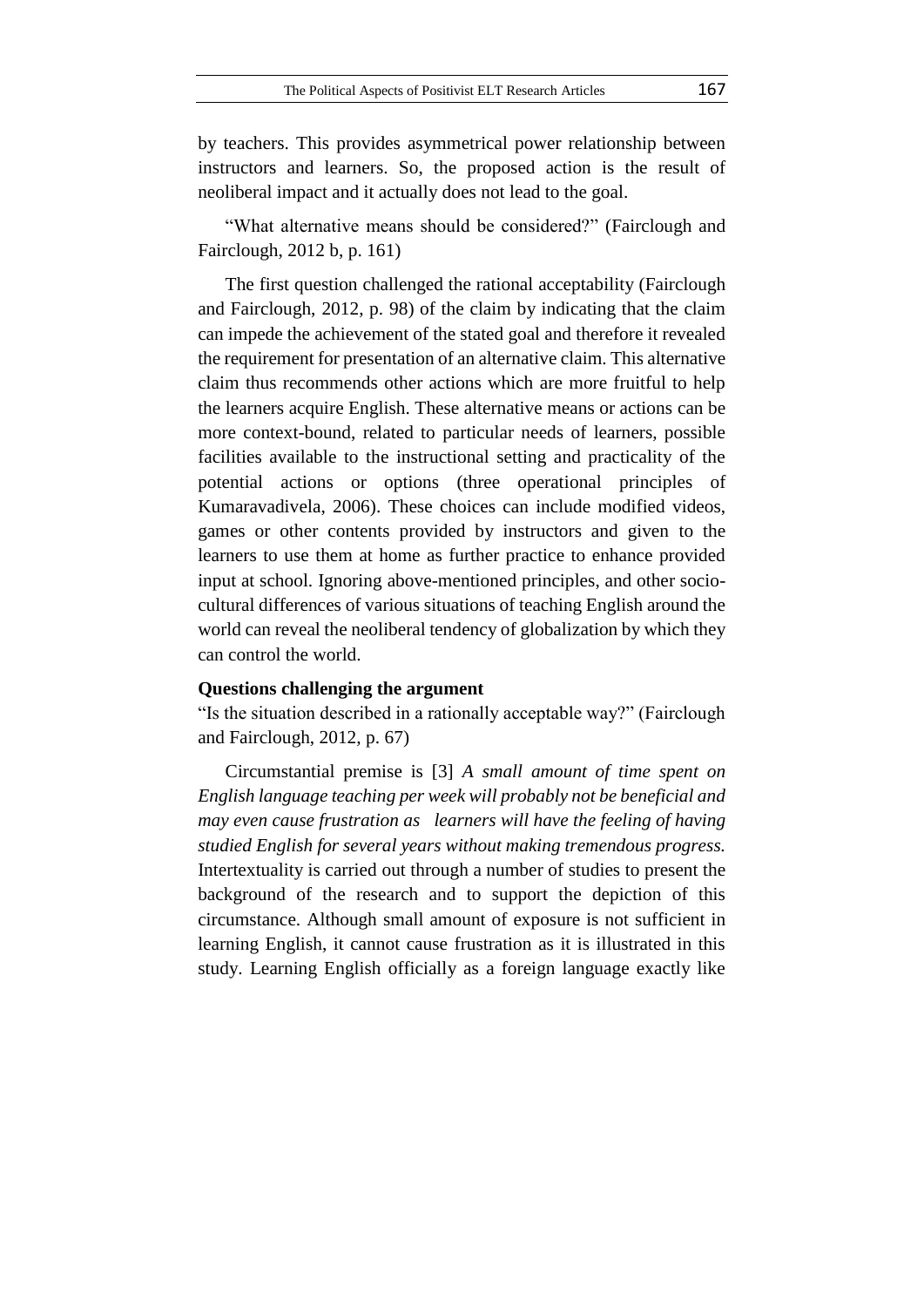other subjects taught at school has its own limitation such as time restriction. The goal should be to increase the quality of teaching through effective teaching strategies. Learners need support and the amount of this support should be more at the early stages of learning than the later stages, as a result, exposure to English, out of school and without the support of instructors, does not lead to learners' progress. Moreover, some studies have enumerated that input provide learners with the possibilities in a second language but does not teach them impossibilities (Lightbown and Spada, 1999). It can exhibit the impact of empiricist which has become common sense in the research methodology. This guides the researchers to conduct particular type of study which is incapable of revealing facts in social fields. This impact makes the researchers to reduce complex social phenomena to specific aspect of them in order to scientifically investigate them, and this complexity reduction can mislead practitioners by depriving them of more appropriate practices.

This type of research is in the favor of neoliberals, since it is evidence-based. It can show productivity and effectiveness by providing some statistics. Some quantitative words and expressions in [3] such as "small amount of time", "per week" and "several years" support the neoliberal assumptions. Different academic subjects are taught at school with more or less the same amount of time allocated to their instructions. If this argument (small amount of time may cause frustration) is acceptable, then school will be a frustration place. Neoliberalism seeks to change the governing ways of the world through changing the cultures of different nations. As language is a cultural issue, the underlying intention of early and out of school exposure to English can be internalizing neoliberal world views in the mind of young learners and alienate them from their own culture.

"Are the values that underlie the action rationally acceptable?" (Fairclough and Fairclough, 2012, p. 67). The value of Text can be inferred as accountability is the implicit value premise of this Text. This value is not clearly stated in the text since the underlying assumption (positivist world view) makes a distinction between fact and value by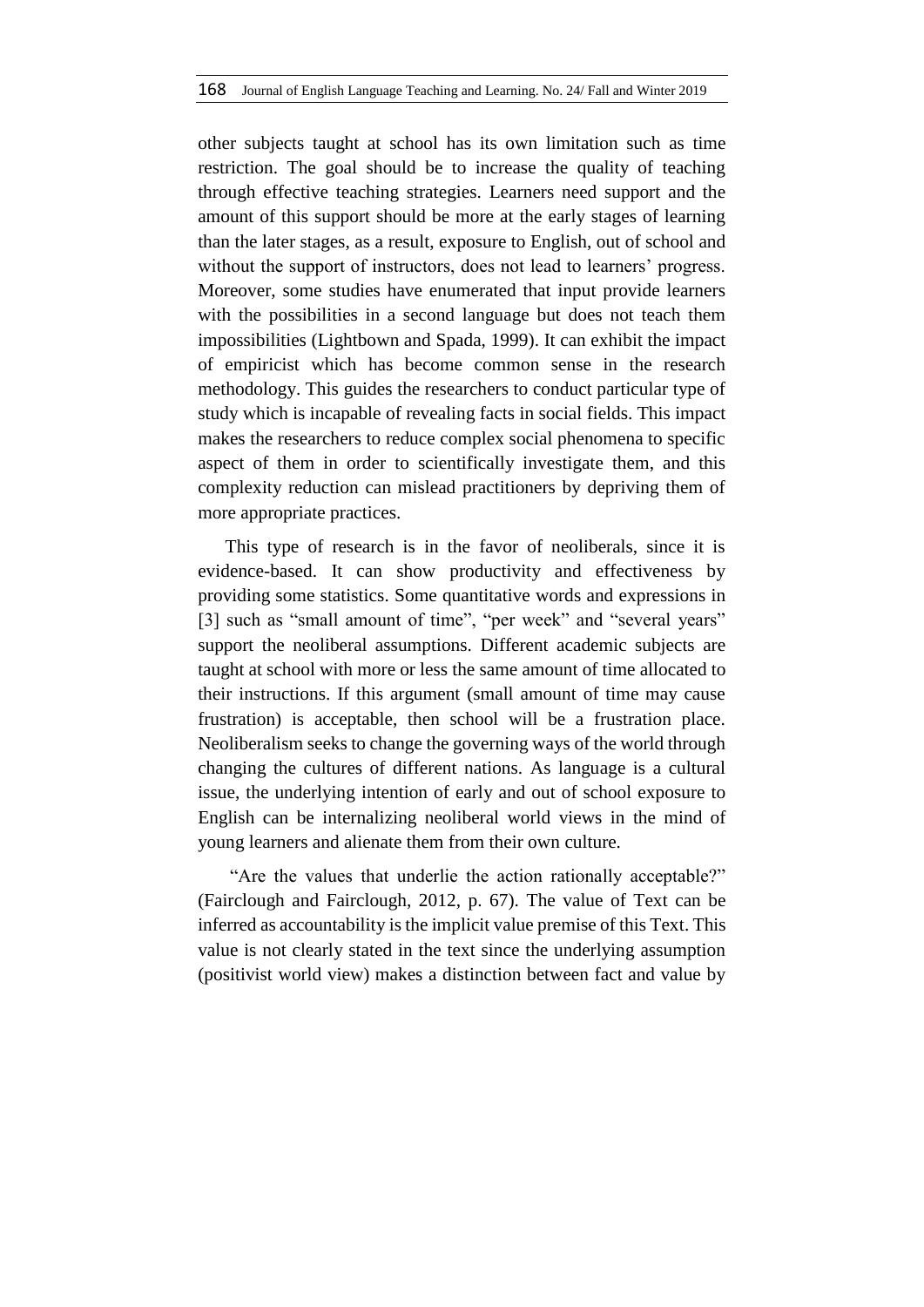considering research as an objective, neutral and scientific practice. Contrary to the authors attempt to follow the assumption and to ignore the value, it is, although implicit, present in the study. This accountability is considered as the duty of teachers by stating that [*4] Based on our findings, and to avoid frustration, we would encourage teachers to explore ways of integrating out-of-school exposure in early English programmes.* They are responsible for teaching as is highlighted in [5], [6], [7], [8] and [9]. The burden of accountability has been put on the teachers' shoulders while teaching and learning are complex social phenomena which myriad factors affect them. In some countries teachers teach the contents that they do not have any role in their selection. They also are not responsible for the amount of time dedicated to the language teaching at school.

Another underlying value could be instructors should acknowledge students' individuality. One of the central presuppositions of neoliberalism is "*the self-interested individual:* a view of individuals as economically self-interested subjects. In this perspective the individual was represented as a rational optimizer and the best judge of his/her own interests and needs" (Olssen and Peters, 2005, p. 314). As a consequence, the authors of the evaluated article claim that [5*] Providing structure and teacher guidance is recommended in order to make sure out-of-school input is comprehensible, but letting students self-select topics of interest is important as well*. This proposition shows that learners are considered as individual customers and it is their right to receive the beneficial instructions according to their volitions. Teachers should provide them with this type of instructions. These students are at early ages and they want to choose some out of school programs, it seems that they do not have enough knowledge and experience to do that. Moreover, as the word 'but' shows this proposition contains a type of controversy. On the one hand it gives power to the teacher to monitor, select or alter what learners watch out of school and the second part of it give the subordinated role to teachers and they have to act according to the learners' willingness.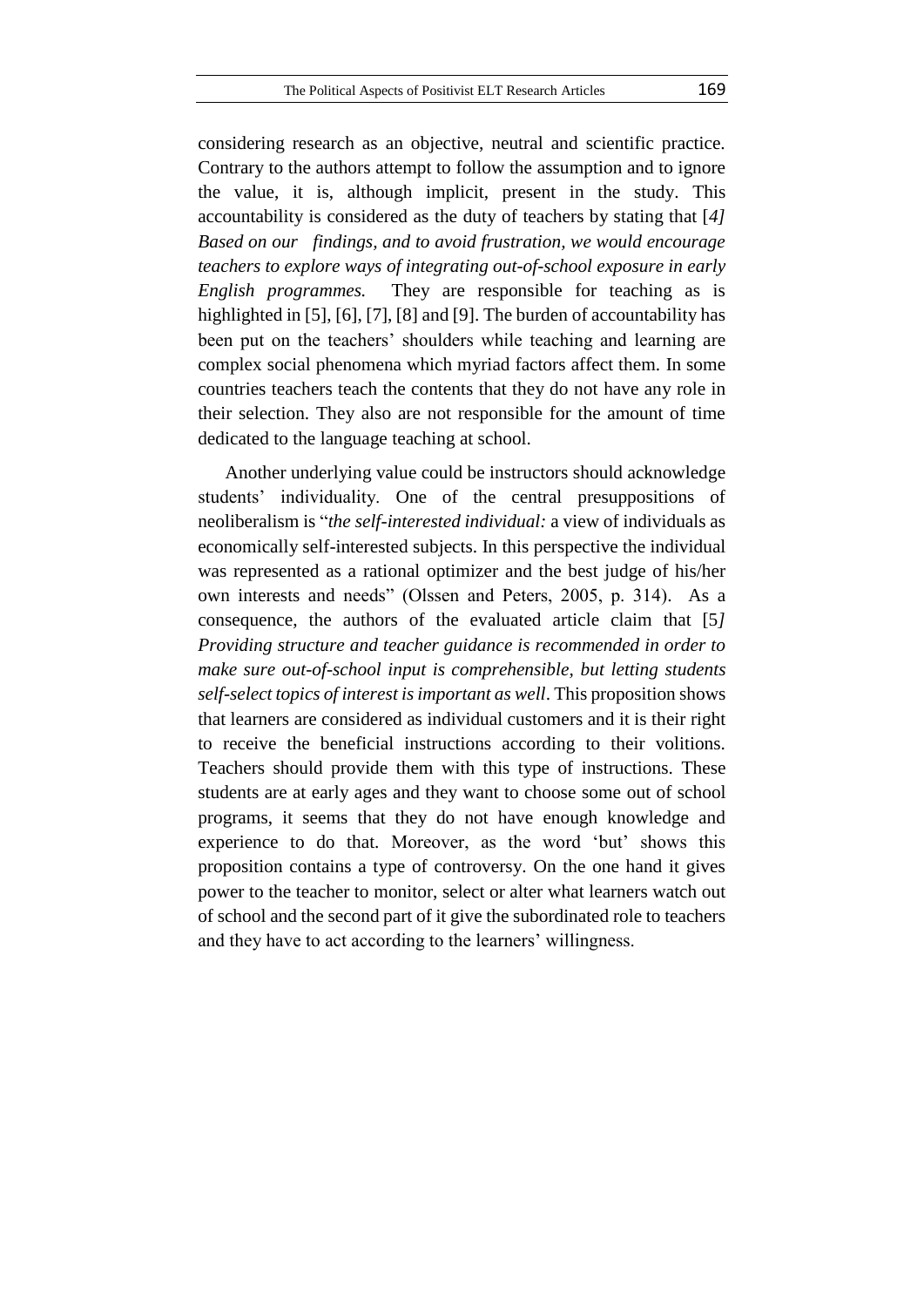"Should the agent consider other values?" (Fairclough and Fairclough, 2012, p. 67). As we have understood from the response to the previous question, the value underlying this study can lead to learners' dissatisfaction, disappointment and frustration, so there is a need to select a value which can bring about learners' enjoyment, motivation, progress and learning. The value can cause discrimination between the learners how have access to the required resources such as internet and those who do not. It also leads to the domination of the media, mostly natively produced, over schools. Moreover, since English games, internet sites and videos are culturally effective and can result in young learners' cultural shock or cultural trauma. So, modified input, suitable for the learners' levels and appropriate for their culture can be more valuable. This input, scientifically modified and culturally appropriate, can be provided at school, under teachers', as professionals, supervision. In this manner it can bring about justice or fairness and eliminate discrimination between the students who have access to the internet or technological devices and those who do not.

### **Explanatory critique**

The determination of circumstantial, goal and value premises and their resulting claim is ideological since they are emanated from a particular paradigm(empiricists), thus they exclude others, create discrimination and domination of scientific-oriented scholars and researchers over teachers and learners. Moreover, this argument supports the political domination of the neoliberals over the world. The circumstantial premise is [3] *A small amount of time spent on English language teaching per week will probably not be beneficial and may even cause frustration as learners will have the feeling of having studied English for several years without making tremendous progress.* Here in this circumstantial illustration emphasis is on amount (small amount of time, tremendous *progress*), *quantity (*per week and several years*)* to present quantitative evidence-based description, something in favor of positivists or neoliberalism, of the circumstance to show there is a need to change*.*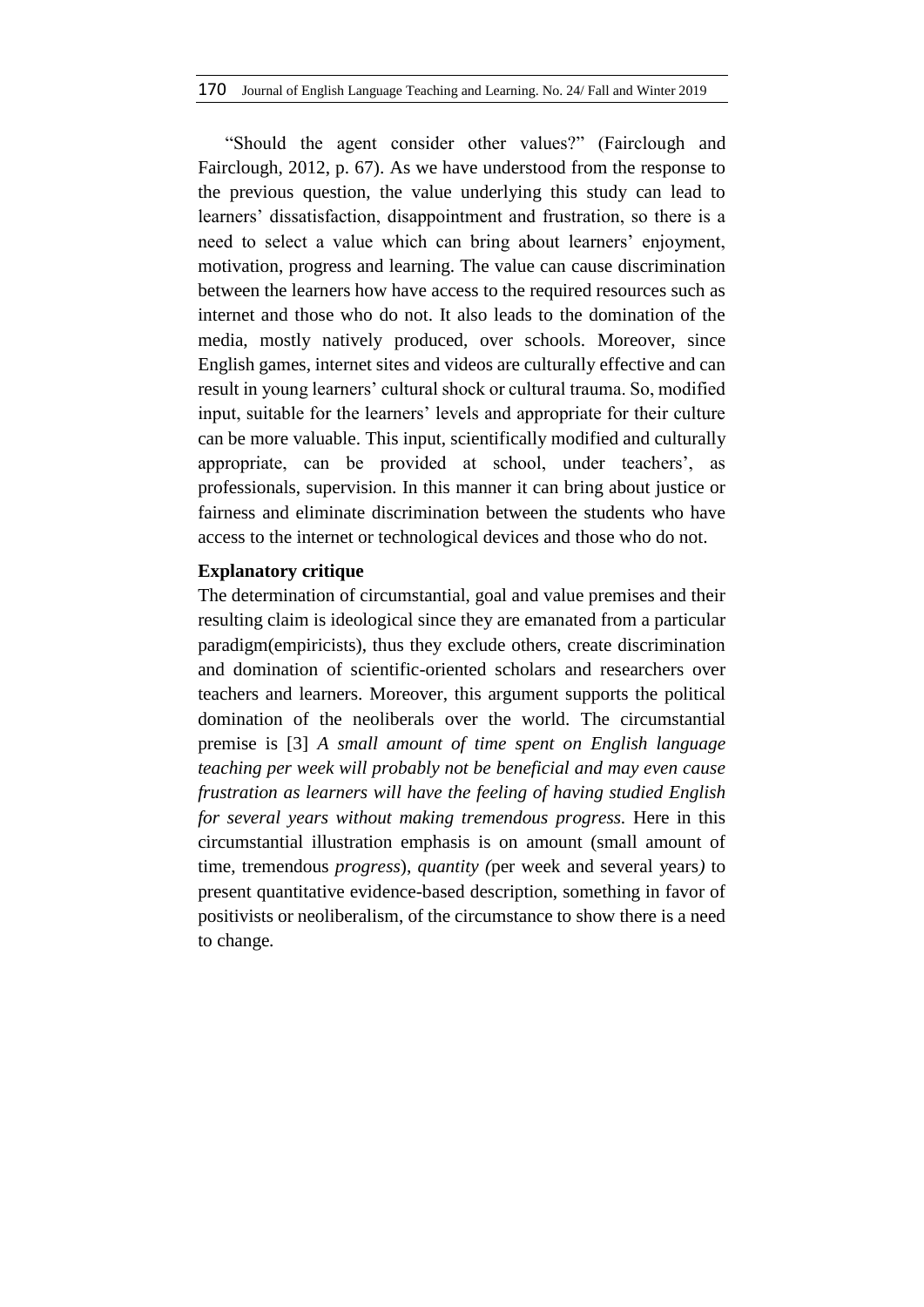The means-end premise is [4] *Based on our findings, and to avoid frustration, we would encourage teachers to explore ways of integrating out-of-school exposure in early English programmes*. From this statement, we can perceive that the future state of affairs to be achieved (the goal) can be effective instruction and avoiding frustration [4]. Integrating out-of-school exposure has been used as a way of increasing the amount of exposure because the belief is that increasing the quantity of stimulus will intensify the production of the correct response or behavior regardless of the quality of the stimulus. Many effective factors like learners' intelligent, aptitudes, attitudes, styles, strategies, needs and levels have been ignored. The complexity reduction, showing ideological impact, is a technique employed by scientific research methodology mostly used to study natural phenomena in a specific situation; however, it has been applied to investigate a social phenomenon in a global context. The integration of out of school exposure in early English programs and the effectiveness of instruction can be emanated from the neoliberals' achievement ideology which assume personal attitudes, characteristics and hard work as the effective factors for success and failure. This can obscure the role of social and political issue in this regard and prevent questioning the social and political power which determine these success and failure.

The value, implicit in the Text, is accountability and the acknowledgment of individualism of learners (Figure.1). This value which informs the abovementioned goal, considers learners as human capital as well as customers. As human capital, they should receive the most salient instruction to be equipped with the best quality to act effectively in order to win the competition among the work labor in the global market of TEFL (Apple, 2004). As individual customers, they have some rights, interests and the choice power, which should be acknowledged by the officials particularly teachers as highlighted in [5] *Providing structure and teacher guidance is recommended in order to make sure out-of-school input is comprehensible*, *but letting students self-select topics of interest is important as well.* Since the neoliberals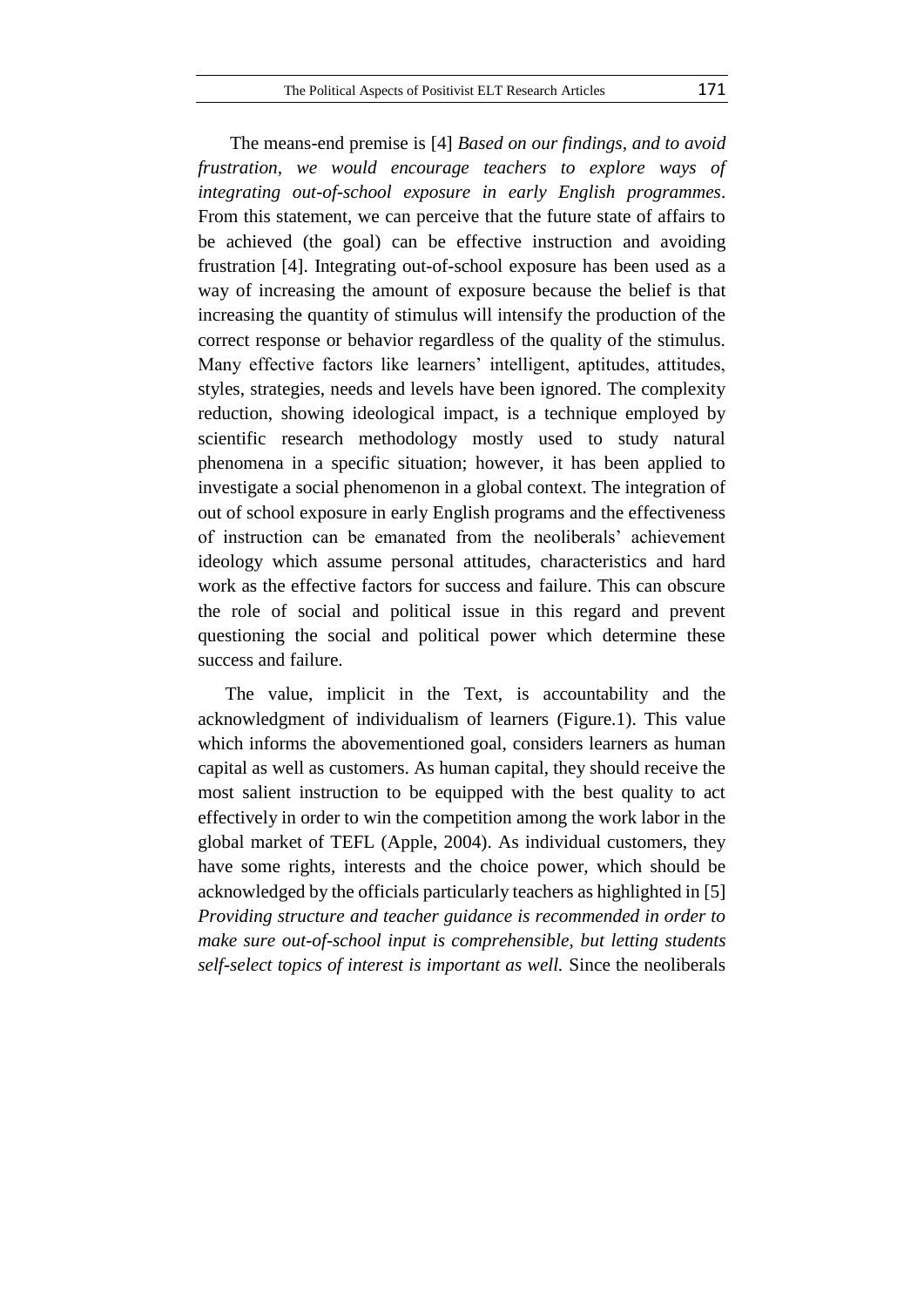believe that governments should reduce their amount of interference in the market in order to attain productivity and achievement, [5] can be a statement affected by this belief. Teachers as the government agents, on the one hand, are responsible to provide the effective instructions for learners and serve them; they, on the other hand, should give freedom to them to practice according to their willingness to increase their proficiency at their own speed for the market demand. This demand has altered the value of English simply as a language for communication to a linguistic capital or commodity which is necessary for the development and economic benefit. This marketization of education leads to the neoliberals' domination.

These premises which originate from the empiricists assumptions support the claim which is in favor of the relevant paradigm. The claim of the argument has been cited as *[1] It is desirable to design instructed early foreign language programs in which students are motivated to experience out-of-school exposure to English.* This claim can result in domination and discrimination. The domination of target language and culture over the mother tongue and the culture of learners by designing early foreign language programs since they have not fully mastered their own language and culture. Also, the domination of the media such as TV, video, games and internet which are not particularly designed for teaching purposes over the carefully prepared and modified textbooks and teachers' instruction, thus this leads to "deprofessionalization of teachers" (Gorur, Hamilton, Lundahl & Sjödin, 2019: 7). The claim has been stated as fact which seems suitable for all learners and instructors without considering their emotions, preferences and needs whereas "when science is no longer confined to the laboratory, and when the consequences of actions are not known, people must have a say in 'scientific decisions" (ibid, p. 9). In this article the consequences of the claim for action are not discussed in a deliberative way in advance. By ignoring the practitioners' voice, and just highlighting the desired outcomes, this text is undemocratic and it acts as a site of exercising power which emanates from the rules and regulations of doing research (deontic power). The problematization of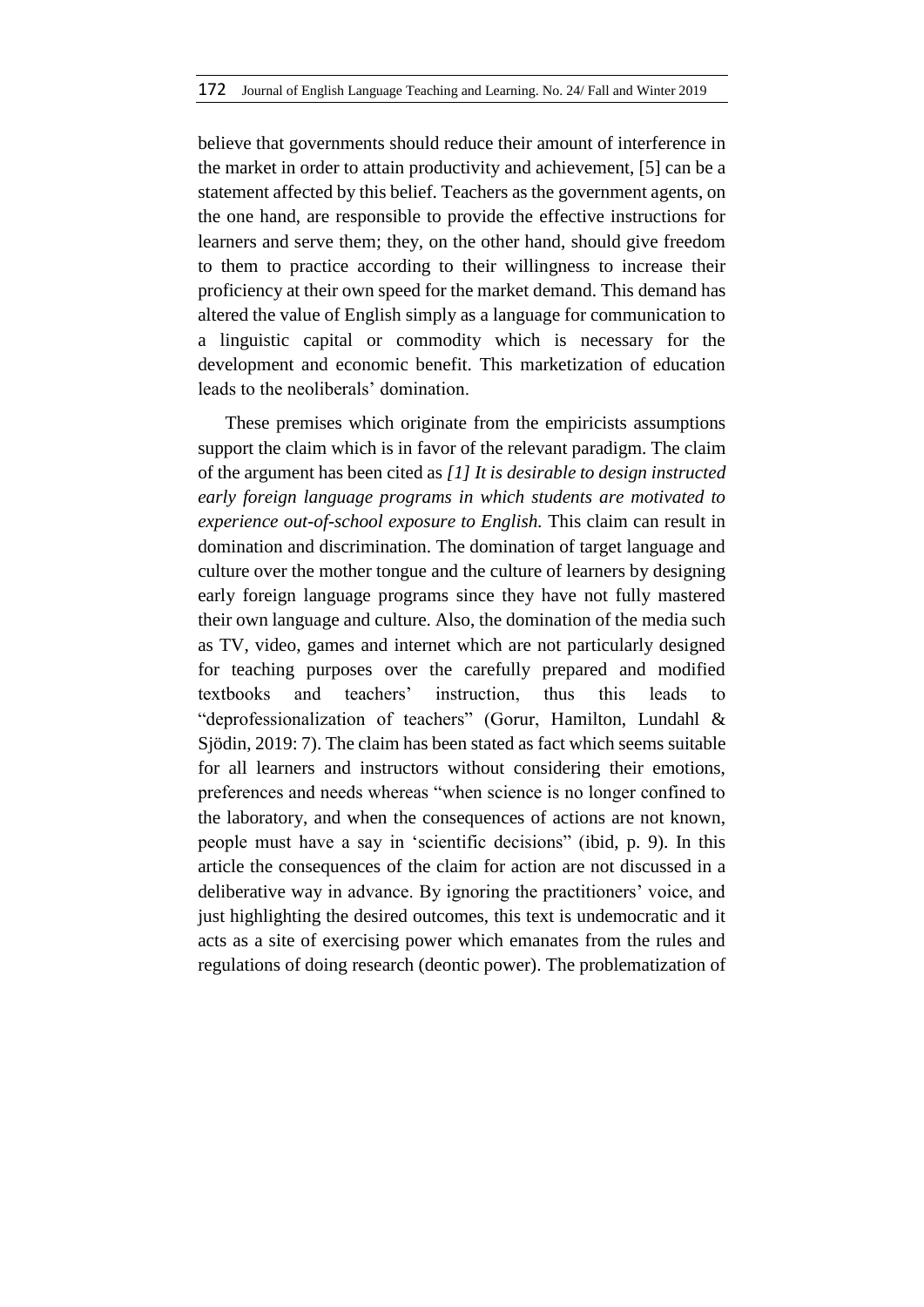circumstantial premise [3], determinations of goal [4] and means to achieve the goal [4], are recontextualization of the positivists discourse in the premises of the argument, reasons for action, which lead to particular claim, mainly preselected in the form of hypothesis, restrict the agency of practitioners (Searle, 2010). Purposing an ideal and observable solution appropriate for a particular situation as suitable for all complex and varied contexts all over the world reveals ideological function of the article (ideology theory). This type of research is supported by the neoliberals since it perpetuates, naturalizes and reproduces their world views.

## **Implications for Language Teaching**

This study can give language awareness to instructors and learners about the hidden aspects of RAs as well as any other educational practice and develop their critical thinking to critically evaluate their interactions and instructional practice in terms of domination and manipulation. It is the responsibility of teachers, researchers, syllabus designers and policy makers to empower English language learners in international context in order to be familiar with the clues and signs of power, domination, discrimination, manipulation and ideology in instructional material. We should empower our learners to make the world a better place for living by developing their critical thinking and logical reasoning in order to set goals and objectives to spread justice and equality, evaluate the means to achieve those goals and weigh the consequences of actions they intend to take to acquire knowledge or during their lives.

### **Conclusion**

We can conclude a specific way of tackling language teaching issues, positivism, despite its shortcomings is widely practiced because of social and political support which it receives not for the sake of knowing but for the sake of producing evidence-based document favorable to politicians and policy designers. Neoliberals endeavor to obliterate all the barriers in the implementation of the global economy. Through the globalization of economy and market, they spread their socioeconomic and political dominations over the globe. To this end,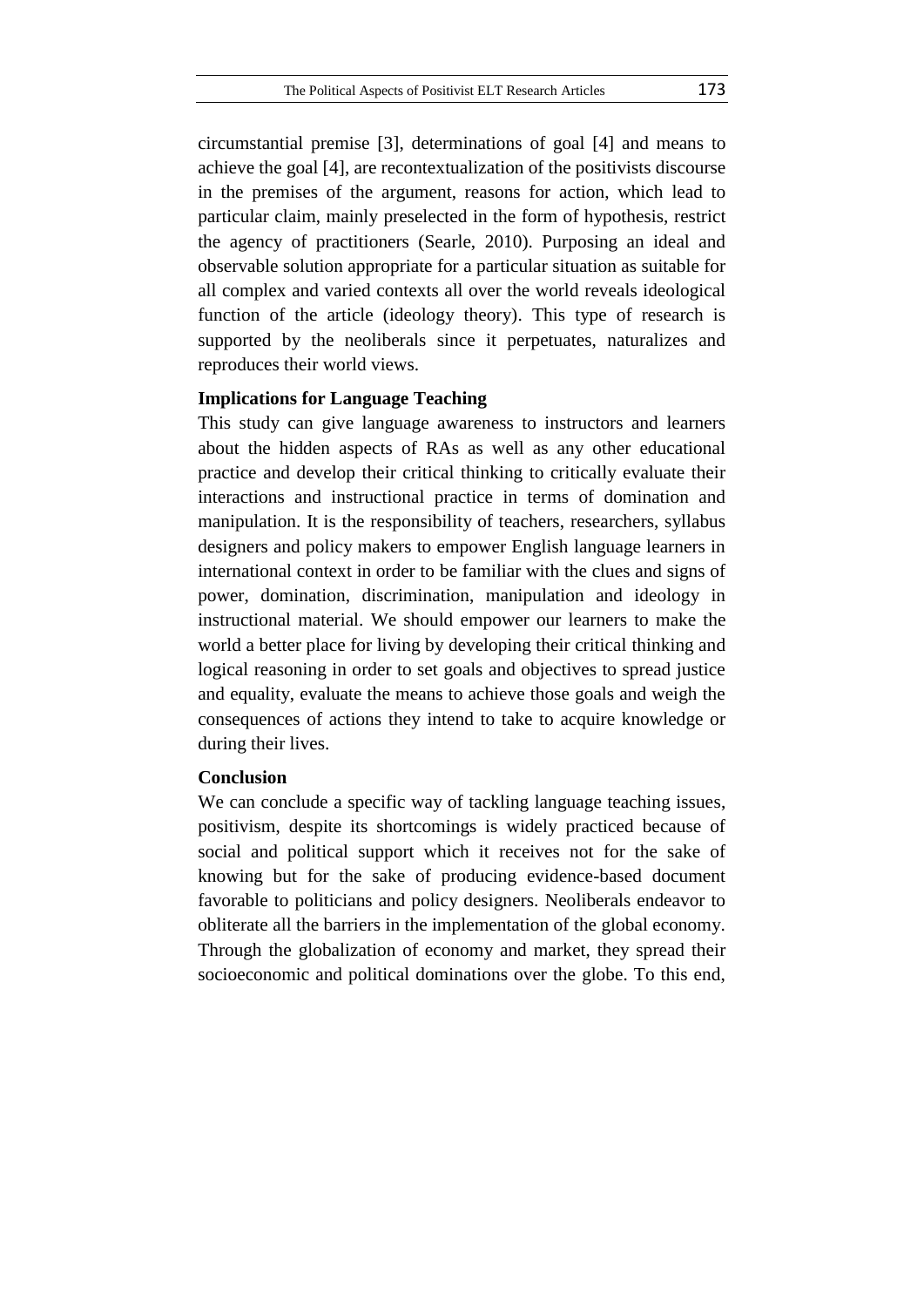they attempt to change the way people think, see the world and live. Positivist way of carrying out research such as using statistics, being universal, can reproduce and recontextualize their rules, regulations and perspectives in educational discourses, particularly in TEFL discourse. In brief, we can say that "while educational practices cannot simply be reduced to power, they do offer another means to exercise it." (Gorur, etl., 2019: 12)

#### **References:**

- Apple, M. W. (2004). Ideology and curriculum (3rd edition). New York: RoutledgeFalmer
- Blommaert, J. 2005. Discourse: A Critical Introduction. Cambridge University Press.
- Fairclough, N. (1989) Language and Power London: Longmans
- Fairclough, I. and N. Fairclough. 2011. 'Practical reasoning in political discourse: The UK government's response to the economic crisis in the 2008 Pre-Budget Report'. Discourse & Society, 22/3: 243-268.
- Fairclough, I. and N. Fairclough. 2011. Political discourse analysis: A method for advanced students. London: Routledge.
- Fairclough, I., and Fairclough, N. (2013). Argument, Deliberation, Dialectic and the Nature of the Political: A CDA Perspective. Political Studies Review,11 (3). pp. 336344. ISSN.VOL 11, 336–344.
- Fairclough, N. and I. Fairclough .2018. 'A procedural approach to ethical critique in CDA.' Critical Discourse Studies. Available at https://doi.org/10.1080/17405904.2018.1427121 DOI: 10.1080/17405904.2018.1427121
- Foucault, M. (1991b) Remarks on Marx: conversations with Duccio Trombadori. New York,

Semiotext.

- Gorur, R., Hamilton, M., Lundahl, C. and Sjödin, E.S., 2019. 'Politics by other means? STS and research in education'. Discourse: Studies in the Cultural Politics of Education 40/1: 1-15.
- KhosraviNik, Majid (2010) 'Actor descriptions, action attributions, and argumentation: towards a Systematization of CDA analytical categories in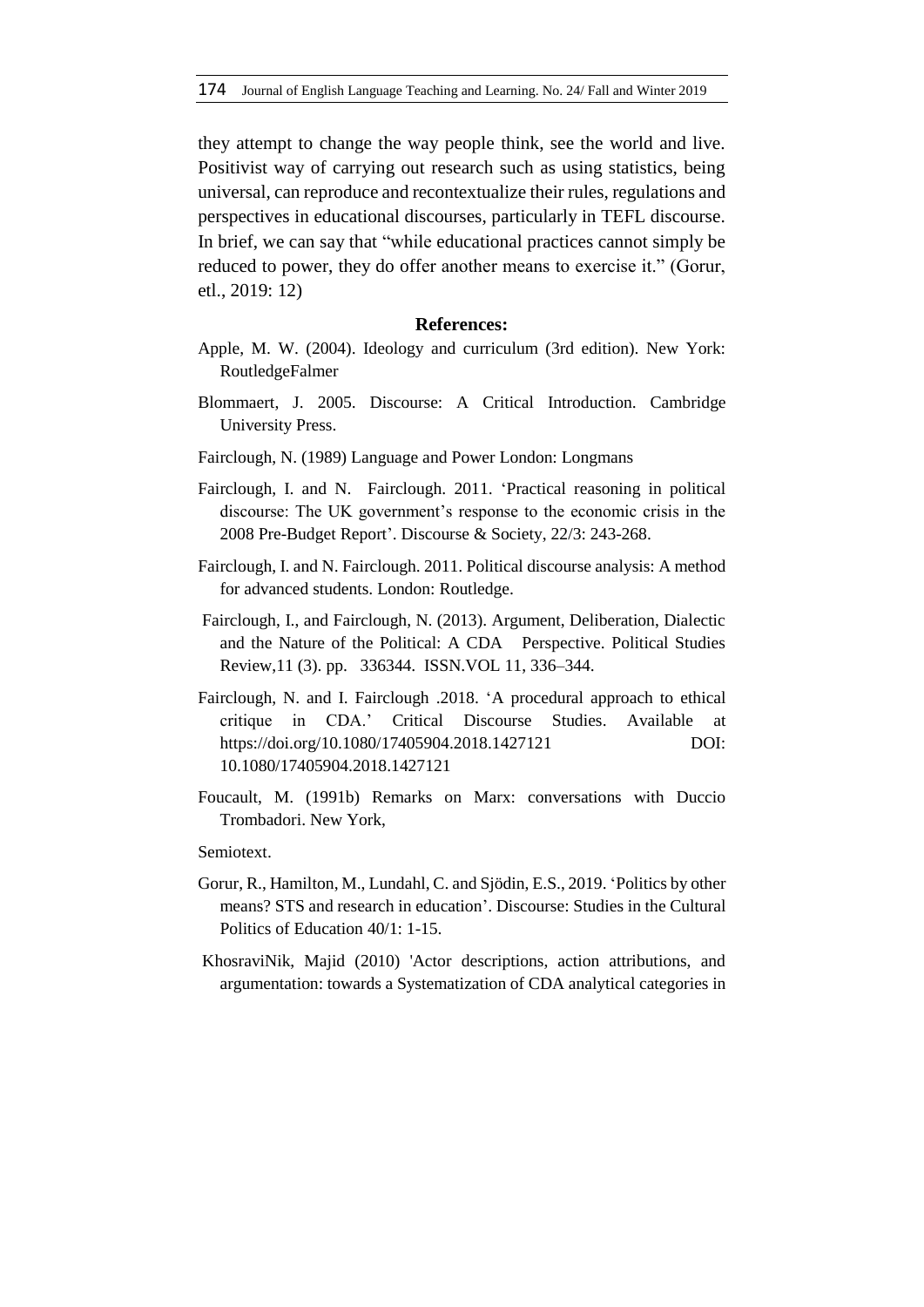the representation of social groups ', Critical Discourse Studies, 7: 1, 55 — 72

- Kumaravadivelu, B., 2006. Understanding Language Teaching: From Method to Postmethod. Routledge.
- Lightbown, P.M. and N. Spada,.1999. How Languages Are Learnt (Second edition). Oxford: Oxford University Press
- Loewen, S. and M. Sato (eds.). 2017. The Routledge Handbook of Instructed Second Language Acquisition. New York: Routledge.
- Meyer, C. (2001). Between Theory, Method, and Politics: Positioning of the Approaches to CDA. In Wodak, R. and Meyer, C.(Eds.). Methods of critical discourse analysis. London. Sage Publications Inc.
- Sato, M. and Loewen, S. 2019. 'Do teachers care about research? The research–pedagogy dialogue'. ELT Journal 73/1:1-10.
- Searle, J. 2010. Making the Social World. The Structure of Human Civilization. New York: Oxford University Press.
- Trahey, M. and L. White. 1993. 'Positive evidence and preemption in the second language classroom'. Studies in Second Language Acquisition 15(2):181-204.
- Titscher, S., Meyer, M., Wodak, R. and Vetter, E. (2000) Methods of texts and discourse analysis. London: Sage Publications.
- Van Dijk, T. A. (1993). Principles of critical discourse analysis. Discourse and society, 4(2), 249-283.
- van Eemeren, F. H., B.J. Garssen & B. Meuffels. 2015. 'Effectiveness through reasonableness: A pragma-dialectical perspective. preliminary steps to pragma-dialectical effectiveness research' in van Eemeren, H.(ed).
- Walton, D. 2013. Argumentation Schemes for Presumptive Reasoning. Mahwah: Lawrence Erlbaum Publishers.
- Willis. J. W. 2007. Foundation of the Qualitative Research. Sage Publications, Inc.
- Whitson, J. A. & W.B. Stanley .1990. 'Developing practical competence in social studies Education'. Paper presented at the annual meeting of the National Council for the Social Studies, Anaheim, CA.